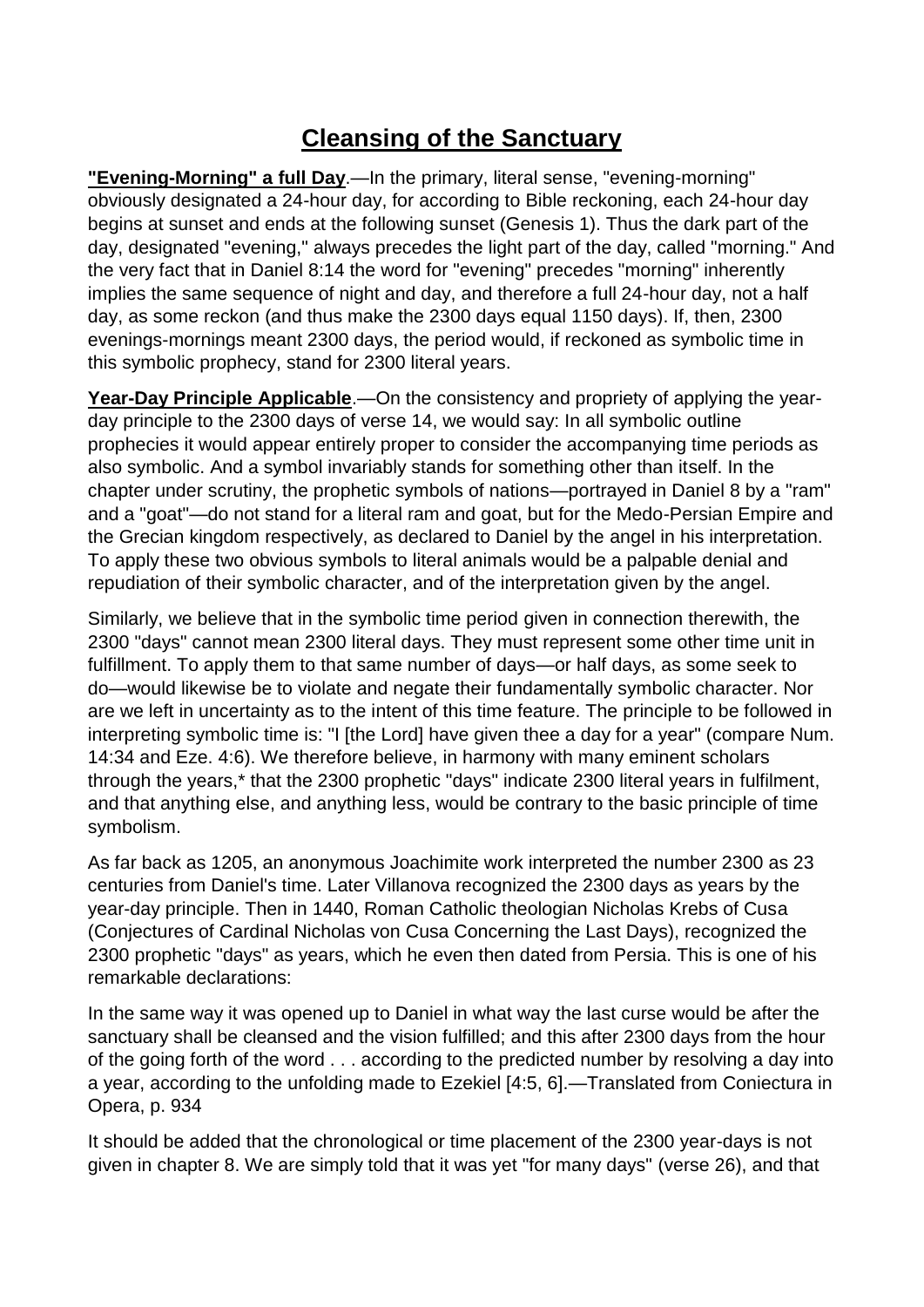the events at its close would occur far beyond Daniel's time—actually, in the "time of the end" (verse 17). (The dating of the period will be discussed in Questions 25 and 27.

**"Daily"—Continual Service of Sanctuary**.—Daniel 8:11-14 is concerned with the sanctuary—its daily services, desolation, and restoration. The collective word customarily used for the various parts of the daily services—the offerings, incense, lights, et cetera—is tamid, meaning "continual" or "regular" (see Ex. 29:42; 30:7, 8; Lev. 24:2). And tamid is the term rendered "daily" in Daniel 8:11, 12, 13; 11:31; and 12:11. In each instance the word "sacrifice" is supplied by the translators. At first thought, this might not appear to be justified. But when it is remembered that the evening and morning sacrifices marked the evening and morning hours of prayer, incense, and sacrifice, it becomes apparent that the word "sacrifice," while supplied by the translators, was not altogether inappropriate. Scholars maintain that in rabbinical literature\* both evening and morning sacrifices are similarly designated by the term tamid, standing alone as in the Hebrew text of Daniel. In view of these facts, the word "evening" may appropriately be understood to mean "evening [sacrifice]," and "morning" to mean "morning [sacrifice]," which together constituted one complete cycle of the daily, "regular," or "continual" sanctuary ritual. They are obviously used to indicate that this is the vision concerning the sanctuary. Thus when the angel spoke of 2300 "evenings-mornings," Daniel would naturally understand 2300 tamid units, each made up of an "evening [sacrifice]" and a "morning [sacrifice]." He would not think of half of them as "evening" and half as "morning," making but 1150 complete units, or days. Accordingly, the translation "two thousand and three hundred days" very properly reflects the sense of the Hebrew construction, and of the context.\*

In addition to the foregoing reasons, which are primary, we recognize as supporting evidence the fact that the Septuagint—the oldest translation of Daniel—and the Theodotion translation, four centuries later, both place the word "days" immediately following the 2300 "evenings-mornings" to indicate the intent. "Days" is likewise used in the Vulgate and the Syriac. So also in Luther's German version. It is likewise the consistent rendering of Jewish expositors in the Christian Era, as well as of hundreds of early and later Christian exegetes. The Authorized, or K.J.V., similarly gives "days" in the text, putting "evenings-mornings" in the margin, but retaining the "vision of the evening and the morning" in verse 26. Albert Barnes represents many of the popular commentators when he remarks, "There can be no doubt, however, that a day is intended by this [an evening-morning]."—Notes on Daniel, on Dan. 8:14.

**Vindication at the Heavenly Assize**.—In the light of the foregoing, we believe that the "sanctuary" presented in Daniel 8:11-14 could not refer alone to the Temple at Jerusalem. The sanctuary to be cleansed at the end of the 2300 days is, we understand, the sanctuary in heaven, "which the Lord pitched, and not man" (Heb. 8:2), and of which our triumphant, risen, and ascended Lord Jesus Christ is the great High Priest (Heb. 8:1). It is that "temple of God" which the prophet saw in heaven (Rev. 11:19; 15:5). This, we believe, is the temple that not only is to be "cleansed" (Dan. 8:14), but is also to be "justified" (margin), "put right," "vindicated," as will be noted shortly.

The typical services of the earthly sanctuary served as the "example and shadow of heavenly things" (Heb. 8:5). Now in the wilderness tabernacle and in the Temple later there were daily and yearly services. And we understand that the work of Christ, upon His ascension and inauguration as our heavenly high priest, was foreshadowed by the daily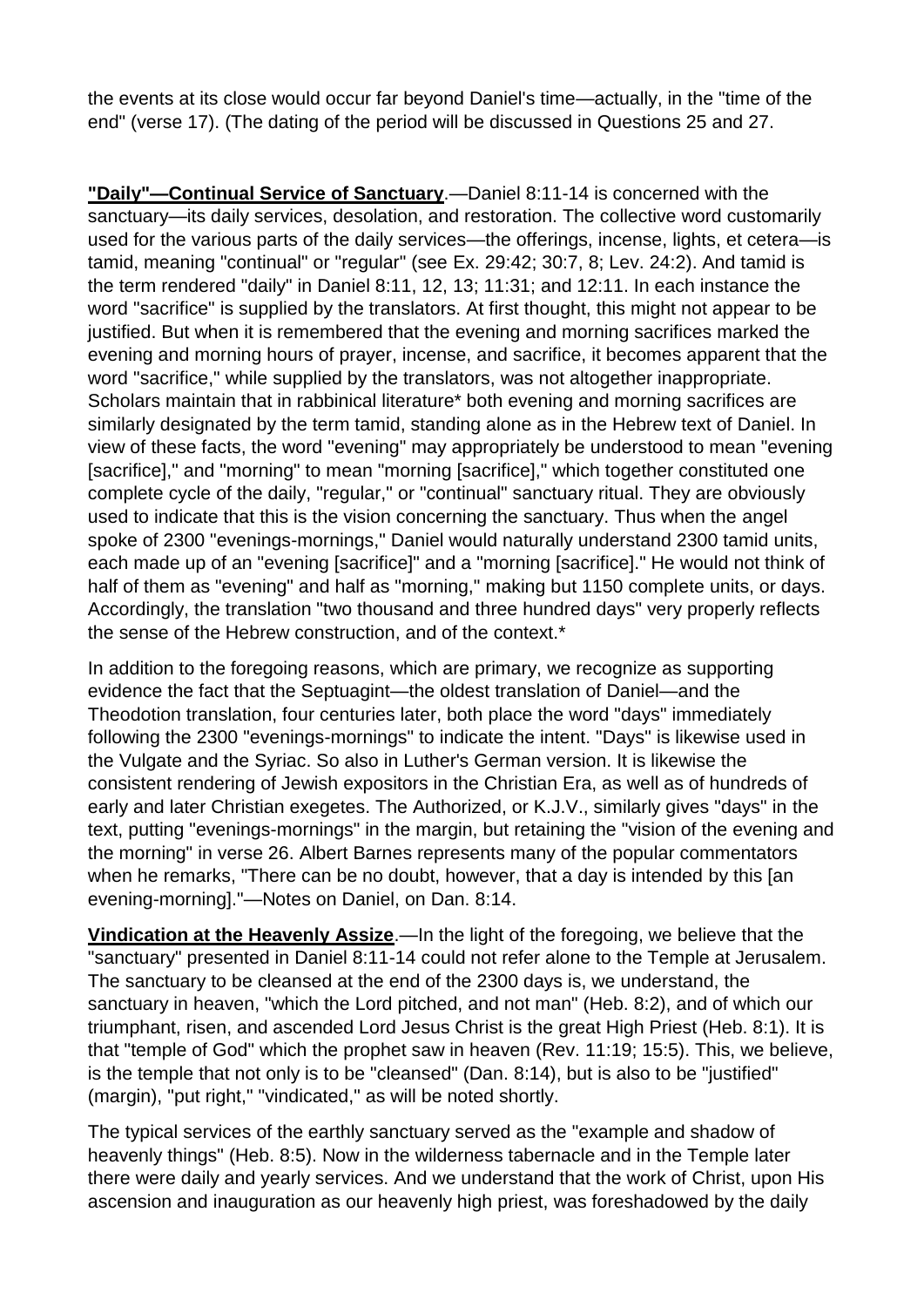service in the earthly type. This was the first phase of His heavenly ministry, mediating and applying the atoning sacrifice He had completed on the cross.

This daily service of the earthly sanctuary, involving the morning and the evening sacrifice—the tamid (Hebrew), or "continual "—fitly foreshadowed the continual efficacy of the sacrifice of Christ our Lord, accomplished on Calvary's cross. The risen Christ, our ministering high priest, "ever liveth to make intercession" (Heb. 7:25) for us. Hence we understand His heavenly ministry to be the mediation of His complete and ever-efficacious atonement, which He made and completed on the cross for man, applying that atonement to the individual sinner as he accepts Christ as his personal Saviour.

But the annual Day of Atonement service (described in Leviticus 16) typified the second and final phase of Christ's high priestly ministry, a work involving judgment. And we believe that we are now living in that time of judgment. It should be added that, in harmony with the Arminian concept of personal responsibility to God, our understanding of the Scriptures leads us to believe that the life record of every individual will be examined, and sentence of judgment pronounced on every case under review.

Not only does this final judgment involve the verdict of all cases before the bar of God, but it results in the justification of God's character before all intelligences of the universe. It demonstrates for all eternity the groundlessness and falsity of Satan's charges against the character and government and law of God, and the justice and equity of God in deciding that those who have accepted the provisions of redemption shall constitute the citizens of His eternal kingdom and that all impenitent sinners shall be barred. The purpose of the judgment, of course, is not to enlighten God, but to satisfy forever the minds of all created intelligences, angels and mankind.

The universal verdict will be: "Just and true are thy ways, thou King of saints" (Rev. 15:3); "Thou art righteous, O Lord, which art, and wast, and shalt be, because thou hast judged thus" (Rev. 16:5); and "Even so, Lord God Almighty, true and righteous are thy judgments" (Rev. 16:7). Thus by the verdicts of the judgment of the heavenly sanctuary will the character of God be forever vindicated, as the climax of the "hour of his judgment" (Rev. 14:7).

**Intent of Term "Cleansed"—The significance of the various terms used by translators to** indicate the full intent of the "cleansing" (Hebrew, tsadaq) of the heavenly sanctuary (Dan. 8:14) should not be lost. Eleven different renderings appear in standard translations. These are: (a) "Cleansed" (Septuagint, Rheims-Douay, Moulton, Boothroyd, Spurrell, Martin, Vulgate, Harkavy, Ray, Knox, Noyes, French-Osterwald, Segond, and Lausanne the K.J.V. and A.R.V.); (b) "be justified" (Leeser; Sawyer; A.R.V., margin; K.J.V., margin); (c) "be victorious" (Margolis); (d) "be righted" (Smith-Goodspeed); (e) "[be] declared right" (Young); (f) "be restored to its rightful state" (R.S.V.); (g) "be made righteous" (Van Ess); (h) "be restored" (Moffatt); (i) "be sanctified" (Fenton); (j) "be vindicated" (Rotheram); and (k) "be consecrated" (Luther). See Problems in Bible Translation (Review and Herald), pp. 174, 175.

Standard lexicographers agree in rendering tsadaq as "to be just," "to be righteous." Gesenius' Lexicon (Brown, Driver, and Briggs edition) adds, "be put right," or "be put in rightful condition." And the R.S.V. renders the clause, "Then the sanctuary shall be restored to its rightful state." The translation "to cleanse" is evidently borrowed from the